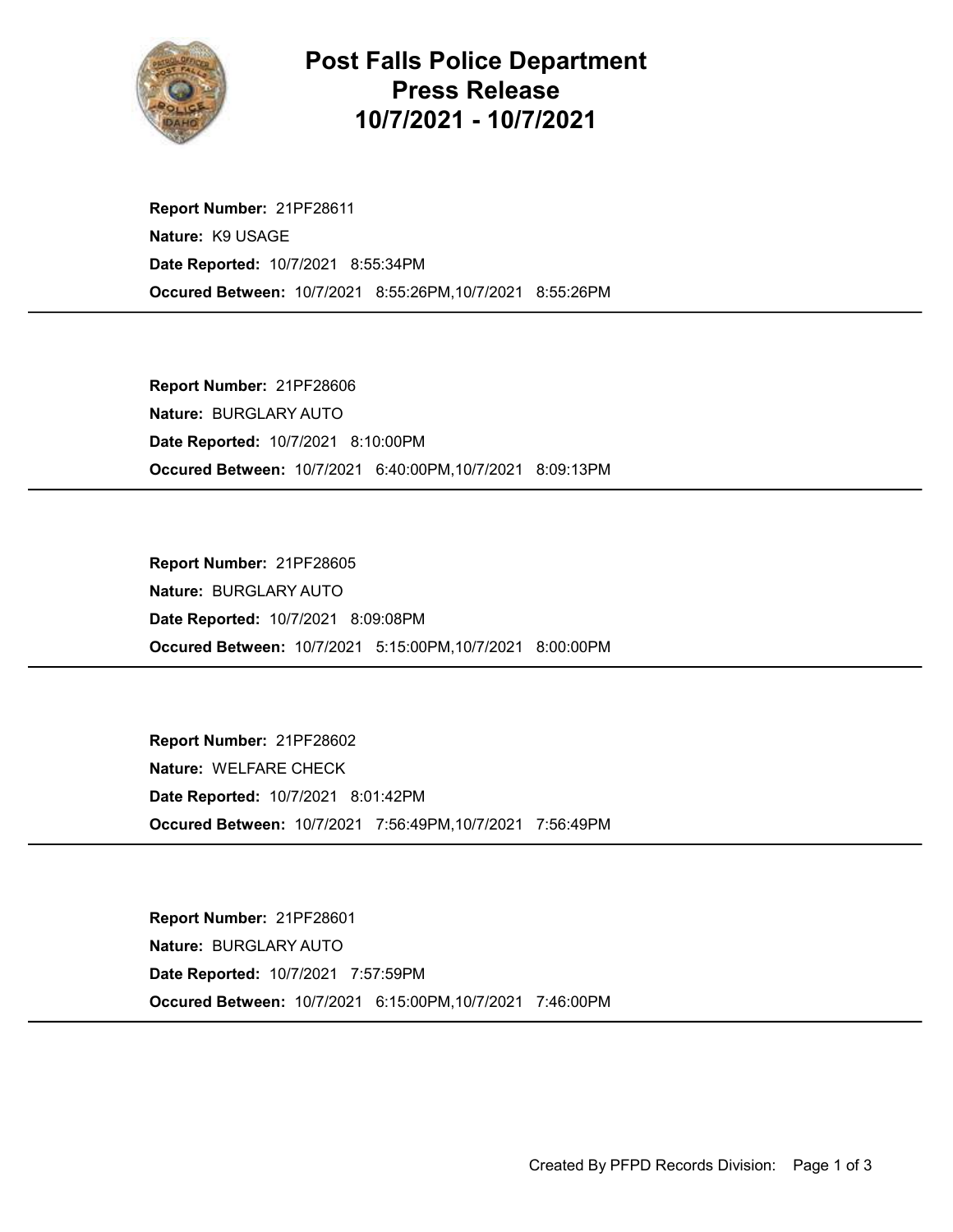Occured Between: 10/7/2021 7:51:01PM,10/7/2021 7:51:01PM Report Number: 21PF28600 Nature: K9 USAGE Date Reported: 10/7/2021 7:51:16PM

Occured Between: 10/7/2021 7:13:21PM,10/7/2021 7:13:21PM Report Number: 21PF28597 Nature: ACCIDENT H&R Date Reported: 10/7/2021 7:15:18PM

Occured Between: 10/7/2021 6:41:36PM,10/7/2021 6:41:38PM Report Number: 21PF28593 Nature: ACCIDENT PD Date Reported: 10/7/2021 6:43:09PM

Occured Between: 10/7/2021 6:16:30PM,10/7/2021 6:16:32PM Report Number: 21PF28589 Nature: ACCIDENT PD Date Reported: 10/7/2021 6:17:44PM

Occured Between: 10/7/2021 1:00:00AM,10/7/2021 5:00:00AM Report Number: 21PF28572 Nature: BURGLARY AUTO Date Reported: 10/7/2021 3:39:39PM

Occured Between: 10/7/2021 2:26:37PM,10/7/2021 2:26:37PM Report Number: 21PF28559 Nature: SUPPLEMENTAL Date Reported: 10/7/2021 2:28:15PM